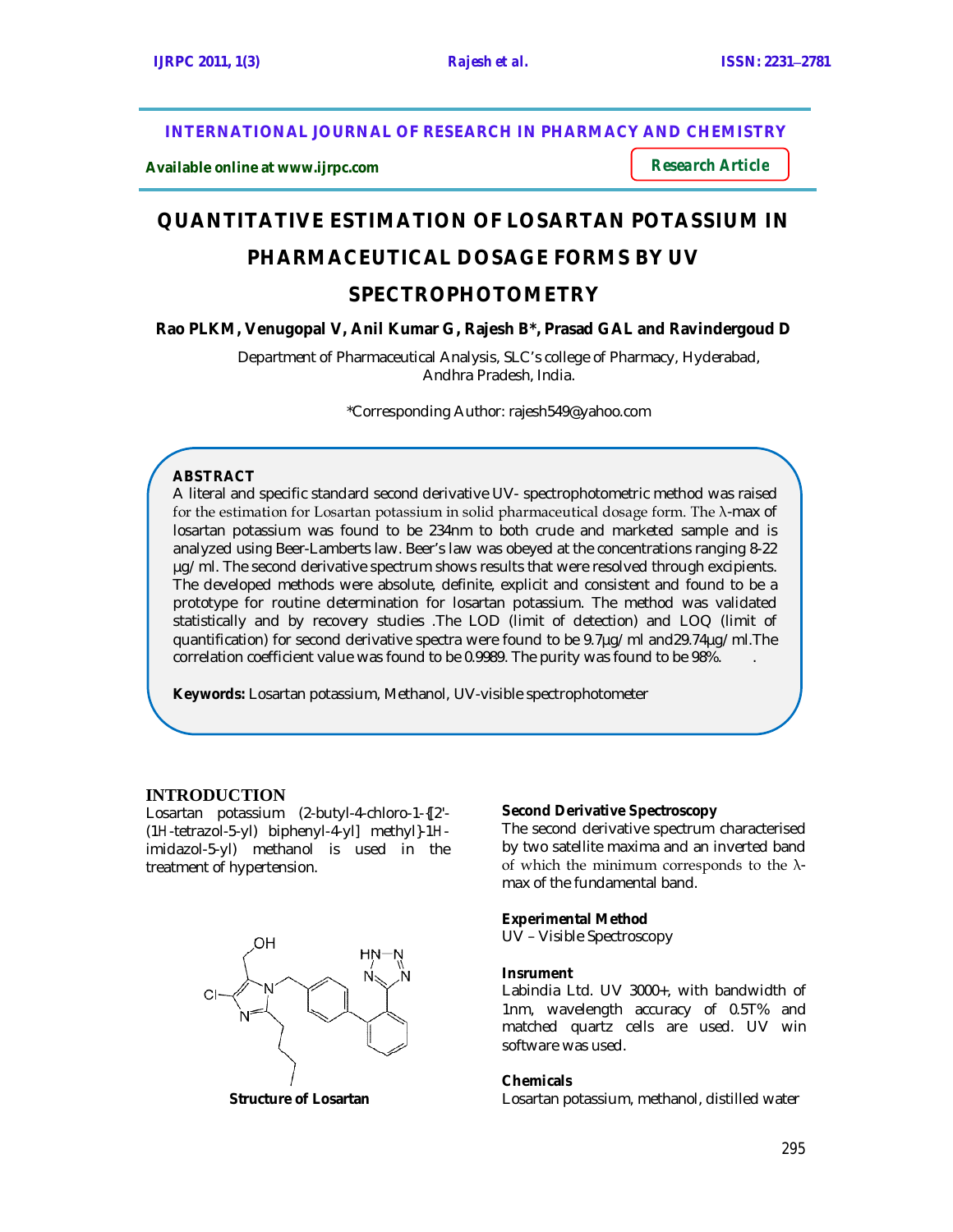#### **Preparation of Standard Stock Solution**

A standard stock solution (1000µg/ml) was prepared by dissolving accurately 50mg of crude losartan potassium in pure methanol. This stock solution was used to prepare further standard solutions of the drug. And a 100µg/ml (stock solution2) solution was prepared by dissolving 1ml of standard stock solution in 10ml of methanol.

#### **Establishment of Optimal Level of Various Parameters**

#### **Absorption Maximum**

Standard stock solution of drug was diluted to yield different concentrations of 8-22µg/ml. The absorbance was measured between 200- 400nm.The standard curve was plotted against concentration versus absorbance of dilutions. The concentration 8-22µg/ml was obeyed beers law. And square correlation coefficient was found to be 0.9989.

#### **Market Sample Analysis**

Twenty tablets were weighed and powdered .A quantity equivalent to 50mg of losartan potassium was weighed accurately transferred into a volumetric flask dissolved in solvent, filtered through whattmann filter paper and made up to 50ml with solvent. And the amount of losartan potassium was found by the calibration curve (10µg dilution of drug).

### **Wavelength of Marketed Sample**

The wavelength of marketed sample of losartan potassium (LOSAR) was found was found to be 233.50nm. Correlation coefficient value was found to be 0.9971.

#### **Recovery Studies**

To study the accuracy and reproducibility of the proposed methods, recovery experiments were carried out by adding a known amount of drug to preanalysed sample and the percentage recovery was calculated.

### **RESULT AND DISCUSSION**

The two simple methods inclusive of simple UV-Spectroscopy and second derivative spectrophotometric methods were developed for the estimation of losartan potassium in pharmaceutical dosage forms. The  $\lambda$ max of losartan potassium was found to be 234nm. Linearity was found to be 8-22µg/ml. Correlation coefficient (0.9989) indicate good linearity between concentration and slope

area. The amplitude of the respective derivative spectrum is converted in terms of absorbance. Beer's law was obeyed by the fundamental spectrum. Both the methods were found to be simple, accurate, and economical for the routine analysis of losartan potassium and its dosage forms. Recovery studies were found to be close to 99% that indicated the accuracy and precision of the above two proposed methods.

#### **Quantitative analysis**

**%Assay = sample absorbance/standard absorbance x100**

**= 0.517/0.524 x100 =98%**

#### **Calculations**

**LOD** (LIMIT OF DETECTION)

It is the lowest amount of analyte, in a sample that can be detected. Limit tests merely sustained that the amount of analyte is above or below a certain level.

#### **DL=3.3/s.d.S**

#### **LOQ (**LIMIT OF QUANTIFICATION)

It is the lowest concentration of an analyte in sample that can be determined with acceptable precision and accuracy.

#### **QL=10/s.d.S**

#### **SANDELL'S SENSITIVITY**

It is useful to detect the metals present in the sample; it is mainly useful for coloured compounds

Sand ell's sensitivity =molecular weight x no. Of atoms present in molecule/Molar absorpitivity

ε = Ε<sup>1 cm</sup><sub>1%</sub> x molecular weight / 10

#### **Molar absorpitivity**



**Fig 1: λ-max of Losartan Potassium**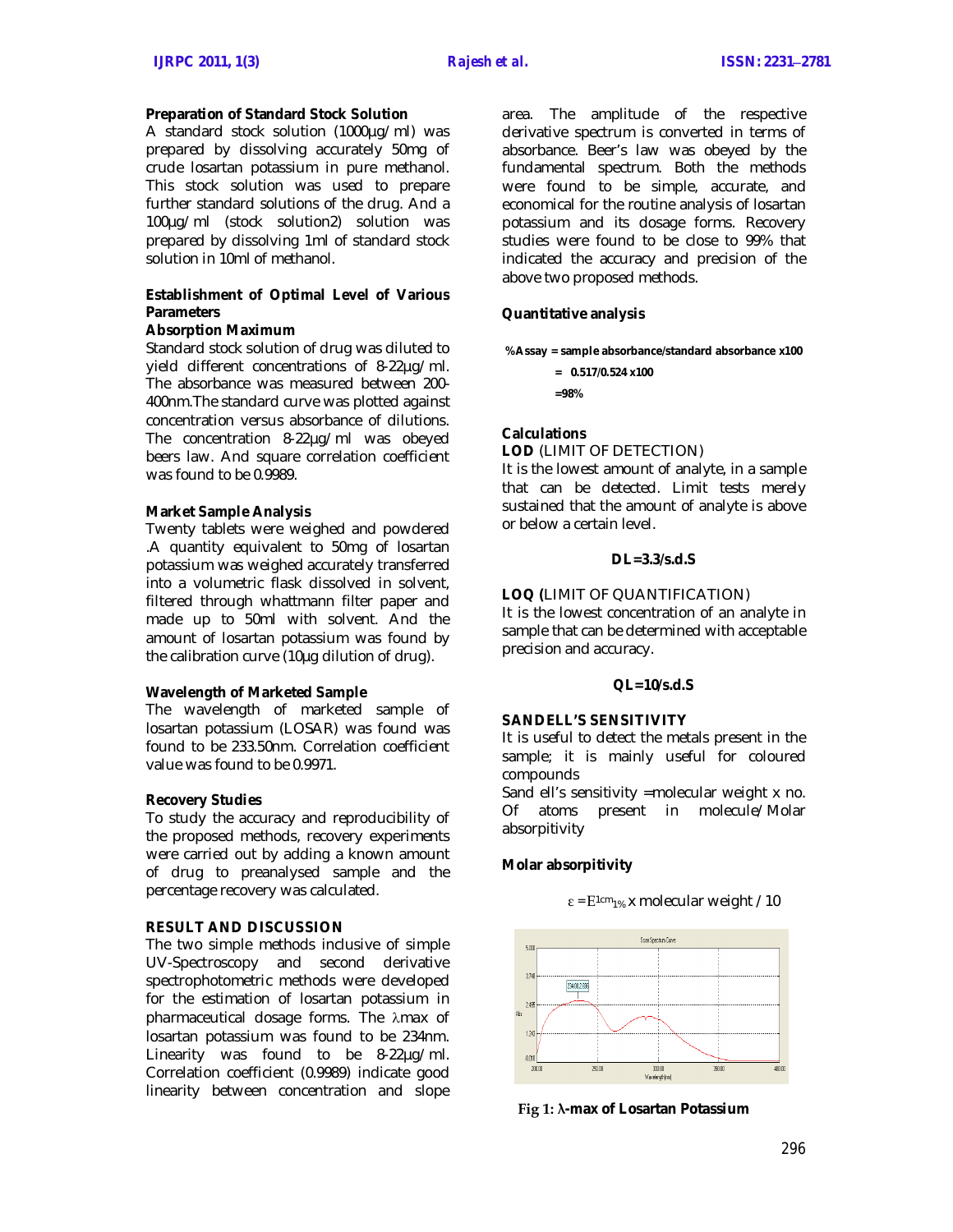| Table 1 |      |                 |       |  |
|---------|------|-----------------|-------|--|
| Nο.     | P/V  | Wavelength (nm) | Abs   |  |
|         | Peak | 234.00          | 2.696 |  |

| S.No.          | ID        | <b>Type</b> | Conc<br>[uq/ml] | Abs<br>Wavelength<br>(234nm) |
|----------------|-----------|-------------|-----------------|------------------------------|
| 1              | losartan1 | Standard    | 8.0000          | 0.455                        |
| $\overline{2}$ | losartan2 | Standard    | 10.0000         | 0.524                        |
| 3              | losartan3 | Standard    | 12.0000         | 0.618                        |
| 4              | losartan4 | Standard    | 14.0000         | 0.722                        |
| 5              | losartan5 | Standard    | 16.0000         | 0.803                        |
| 6              | losartan6 | Standard    | 18.0000         | 0.919                        |
| 7              | losartan7 | Standard    | 20.0000         | 0.988                        |
| 8              | losartan8 | Standard    | 22.0000         | 1.097                        |

#### **Table 2: ABSORBANCE AT 234nm**





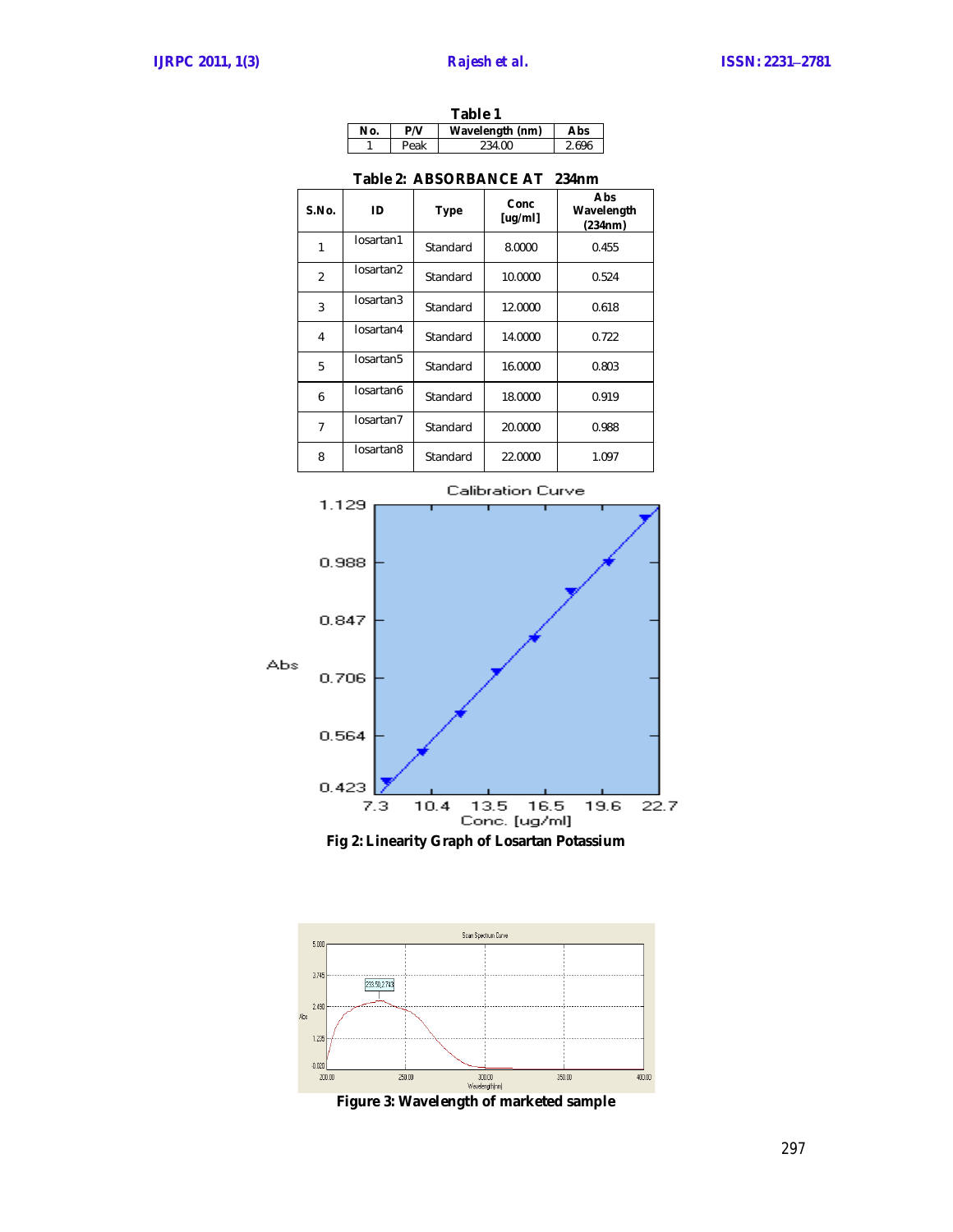#### **Table3**

|  | W.<br>Vavelength (nm) |  |
|--|-----------------------|--|
|  |                       |  |

# **Table 4: ABSORBANCE AT 234nm**

| No.            | ID                            | <b>Type</b> | Conc.<br>[Uq/ml] | Abs<br>(Wavelength<br>234.00 nm) |
|----------------|-------------------------------|-------------|------------------|----------------------------------|
| 1              | losartan<br>test1             | Standard    | 8.0000           | 0.428                            |
| $\overline{2}$ | losartan<br>test2             | Standard    | 10.0000          | 0.517                            |
| 3              | losartan<br>test3             | Standard    | 16.0000          | 0.812                            |
| 4              | losartan<br>test4             | Standard    | 18.0000          | 0.865                            |
| 5              | losartan<br>test <sub>5</sub> | Standard    | 20.0000          | 0.936                            |
| 6              | losartan<br>test6             | Standard    | 22.0000          | 1.065                            |
| 7              | losartan<br>test7             | Standard    | 12.0000          | 0.596                            |
| 8              | Iosartan                      | Standard    | 14.0000          | 0.707                            |



**Figure 4: Linearity Graph of Losartan Potassium**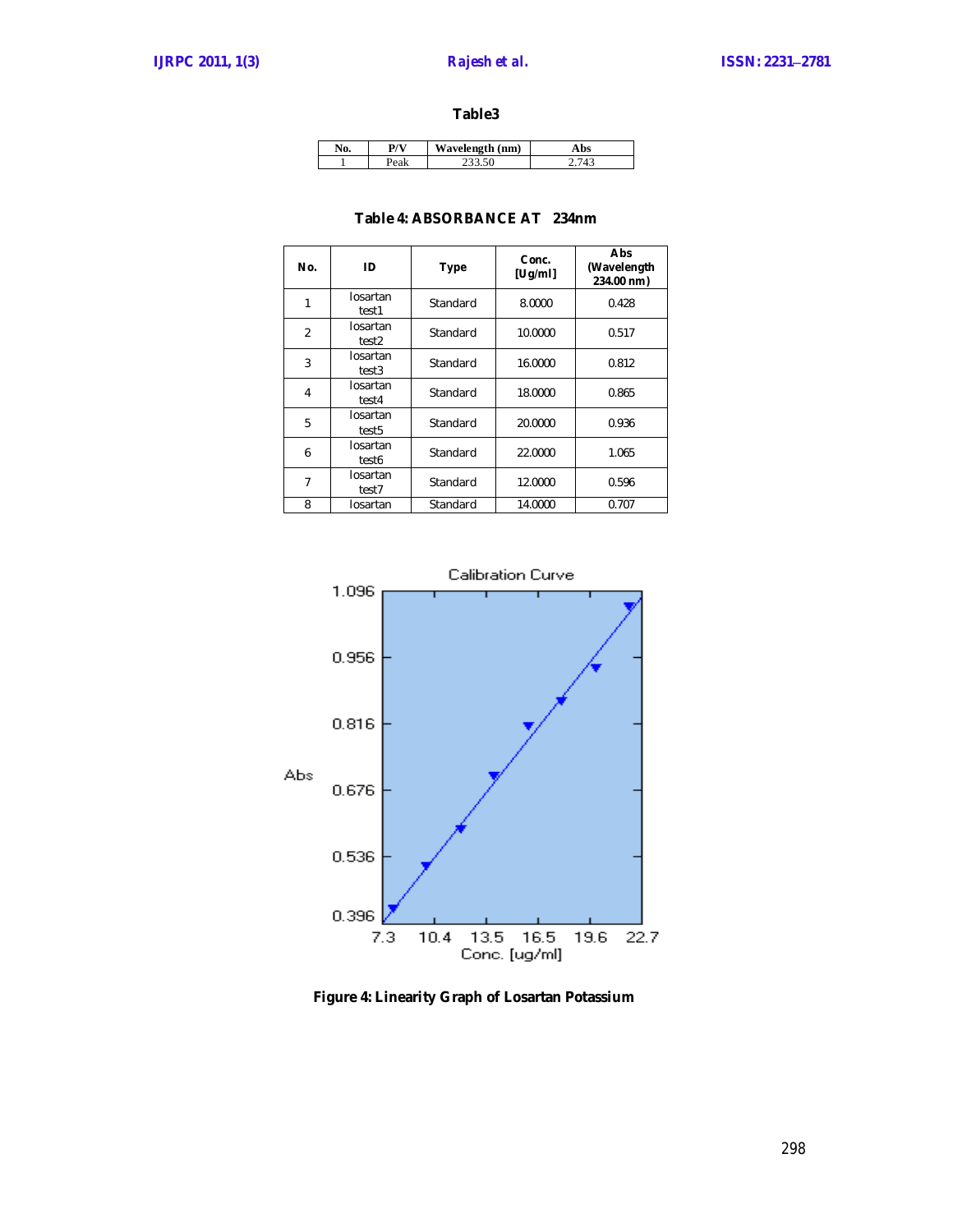| Drug                  | label<br>Claim | amount found<br>tab(mg) | %label claim | %deviation | S.D    |
|-----------------------|----------------|-------------------------|--------------|------------|--------|
| Losartan<br>Potassium | 50             | 50.40                   | 100%         | 0.8%       | 0.1633 |
|                       | 50             | 50.60                   | 101.12%      | 1.2%       | 0.1633 |
|                       | 50             | 50.20                   | 100.4%       | 0.4%       | 0.1633 |

**Table 5: ANALYSIS OF LOSARTAN POTASSIUM TABLETS**

# **Table 6: Recovery studies**

| Sample Added<br>(mg) | amount of drug<br>recovered (mg) | amount of<br>drug | recovered |
|----------------------|----------------------------------|-------------------|-----------|
|                      | 20                               | 19.95             | 99.75     |
|                      | 10                               | 09.96             | 99.76     |
|                      | 10                               | 10.12             | 101.2     |



|  |  | Figure 5: Second derivative spectrum |  |
|--|--|--------------------------------------|--|
|--|--|--------------------------------------|--|

|     | Table 7 |                |          |  |  |
|-----|---------|----------------|----------|--|--|
| No. | P/V     | Wavelength(nm) | Abs      |  |  |
|     | Peak    | 205.50         | 1.433    |  |  |
|     | Vallev  | 204.00         | $-1.532$ |  |  |
|     | -       | 234.00         | 0.011    |  |  |

| Table 8          |           |  |  |  |
|------------------|-----------|--|--|--|
| $Conc(\mu g/ml)$ | Amplitude |  |  |  |
| 8                | 6.36      |  |  |  |
| 10               | 8.42      |  |  |  |
| 12               | 8.79      |  |  |  |
| 14               | 9.27      |  |  |  |
| 16               | 9.59      |  |  |  |
| 18               | 9.8       |  |  |  |
| 20               | 11.5      |  |  |  |
| 22               | 13.6      |  |  |  |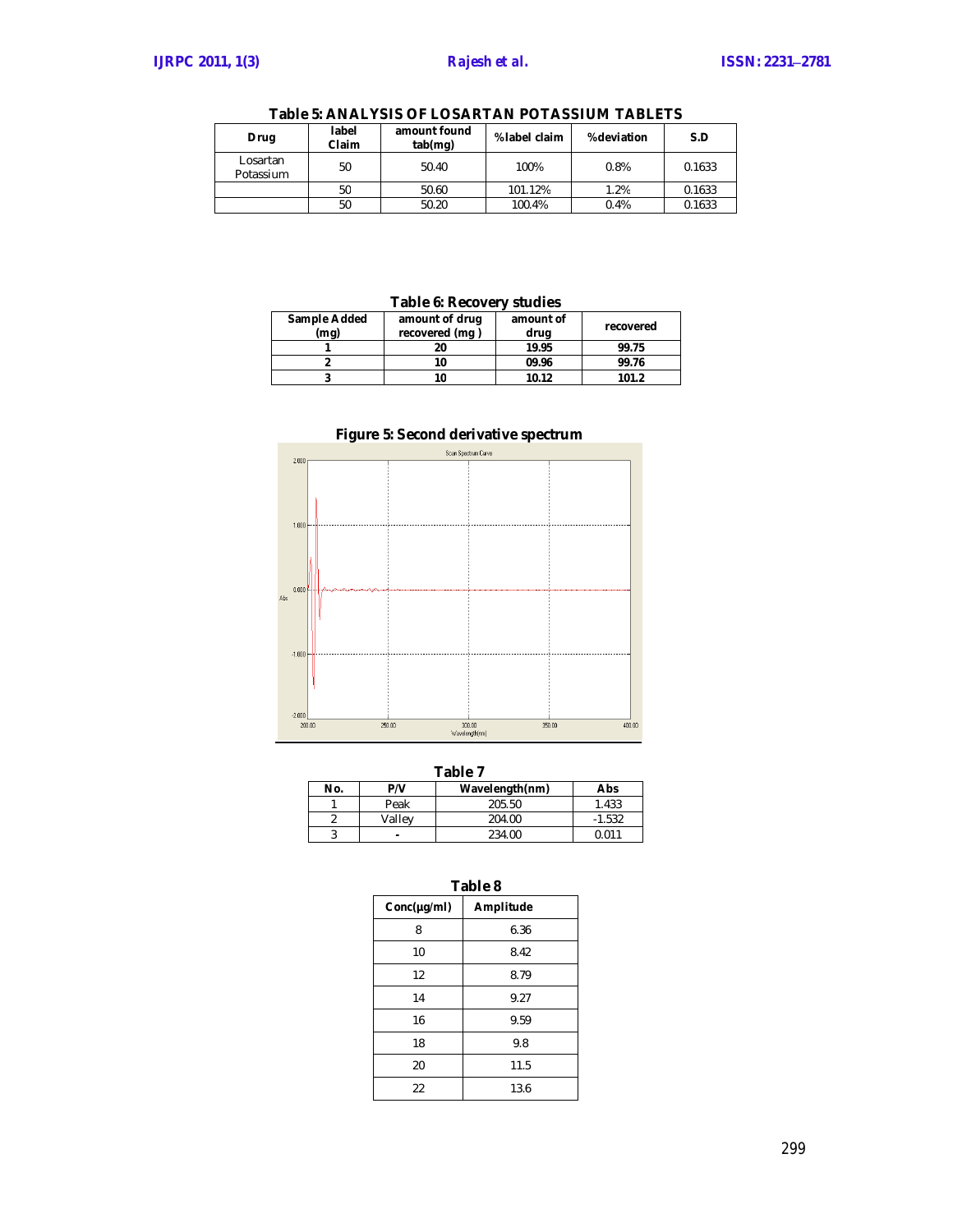

Series 1: concentration Series 2: amplitude

# **Fig 6: Linearity Graph**

|  | Table 9: Analysis of Losartan Potassium Tablets |  |
|--|-------------------------------------------------|--|
|--|-------------------------------------------------|--|

| Drug                  | label<br>Claim | amount found<br>tab(mg) | %label claim | %deviation | S.D    |
|-----------------------|----------------|-------------------------|--------------|------------|--------|
| Losartan<br>Potassium | 50             | 50.40                   | 100%         | 0.8%       | 0.1633 |
|                       | 50             | 50.60                   | 101.12%      | 1.2%       | 0.1633 |
|                       | 50             | 50.20                   | 100.4%       | 0.4%       | 0.1633 |

# **Table 10: Recovery studies**

| <b>Sample Added</b><br>(mq) | amount of drug<br>recovered (mg) | amount of drug | recovered |
|-----------------------------|----------------------------------|----------------|-----------|
|                             | 20                               | 19.95          | 99.75     |
|                             | 10                               | 09.96          | 99.76     |
|                             | 10                               | 10.12          | 101.2     |

#### **Table 11: Parameters**

| S.No | <b>Parameters</b>       | Losartan potassium |
|------|-------------------------|--------------------|
| 1    | $\lambda$ max           | 233.50nm           |
| 2    | Linearity               | $8-150\mu g/ml$    |
| 3    | slope(m)                | 0.05               |
| 4    | Intercept               | 0.032              |
| 5    | corelation coefficient  | 0.9989             |
| 6    | Regression equation     | $Y=0.05x+0.032$    |
| 7    | Molar absorptivity      | 1.27x104           |
| 8    | Sandells sensitivity    | $0.22\mu$ g/ml     |
| 9    | Limit of detection      | $9.7\mu$ g/ml      |
| 10   | Limit of quantification | $29.74\mu g/ml$    |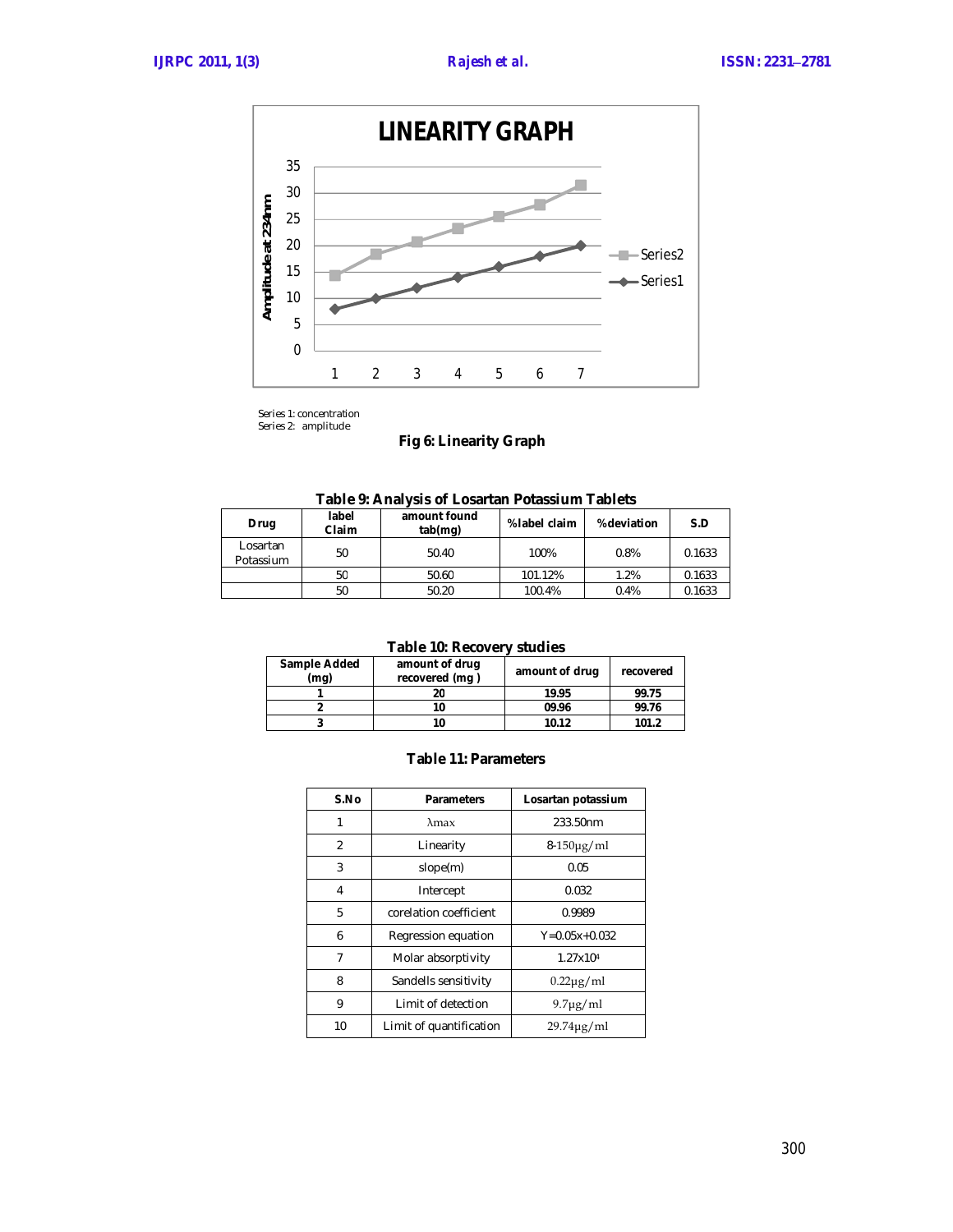

**Fig 7: Second derivative spectrum**

# **CONCLUSION**

The second derivative spectroscopic method of analysis though expensive, can also be used in the routine analysis of losartan potassium in formulations, because multiple samples can be analysed simultaneously. The results obtained by these methods including recovery studies were comparable which proves the repeatability and suitability of the method

#### **ACKNOWLEDGEMENTS**

The authors are thankful to Dr.P.L.K.M.RAO principal, and V. VENUGOPAL Sr.Asst Professor of SLC'S college of pharmacy, JNTU Hyderabad and for providing facilities for carrying out this work.

#### **REFERENCES**

- 1. Habashi JP, Judge DP, Holm TM, Cohn RD, Loeys BL and Cooper TK. Losartan, an AT1 Antagonist, Prevents Aortic Aneurysm in a Mouse Model of Marfan Syndrome, and Preserves Muscle Tissue Architecture in DMD Mouse Models. Science. 2006;312:117-21.
- 2. University of Michigan Health System. Breast Cancer Gene Can Be

Blocked By Blood Pressure Drug (in Eng). Science Daily. Retrieved 06-08- 2009.

- 3. Guo ZX and Qiu MC. Losartan downregulates the expression of transforming growth factor beta type I and type II receptors in kidney of diabetic rat. Zhonghua Nei Ke Za Zhi.2003;42(6):403-08.
- 4. http://www.nice.org.uk/nicemedia/ pdf/CG034NICEguideline.pdf, p19.
- 5. http://www.marketwatch.com/story /teva-announces-final-approval-ofgeneric-hyzaarr-and-cozaarr-2010-04- 07.
- 6. Rhodes DR, Ateeq B, Cao Q, Tomlins SA, Mehra R, Laxman B, Kalyana-Sundaram S, Lonigro RJ, Helgeson BE, Bhojani MS, Rehemtulla A, Kleer CG, Hayes DF, Lucas PC, Varambally S and Chinnaiyan AM. AGTR1 overexpression defines a subset of breast cancer and confers sensitivity to losartan, an AGTR1 antagonist. PNAS. 2009; www.pnas.org /cgi/doi/10.1073/pnas.0900351106.